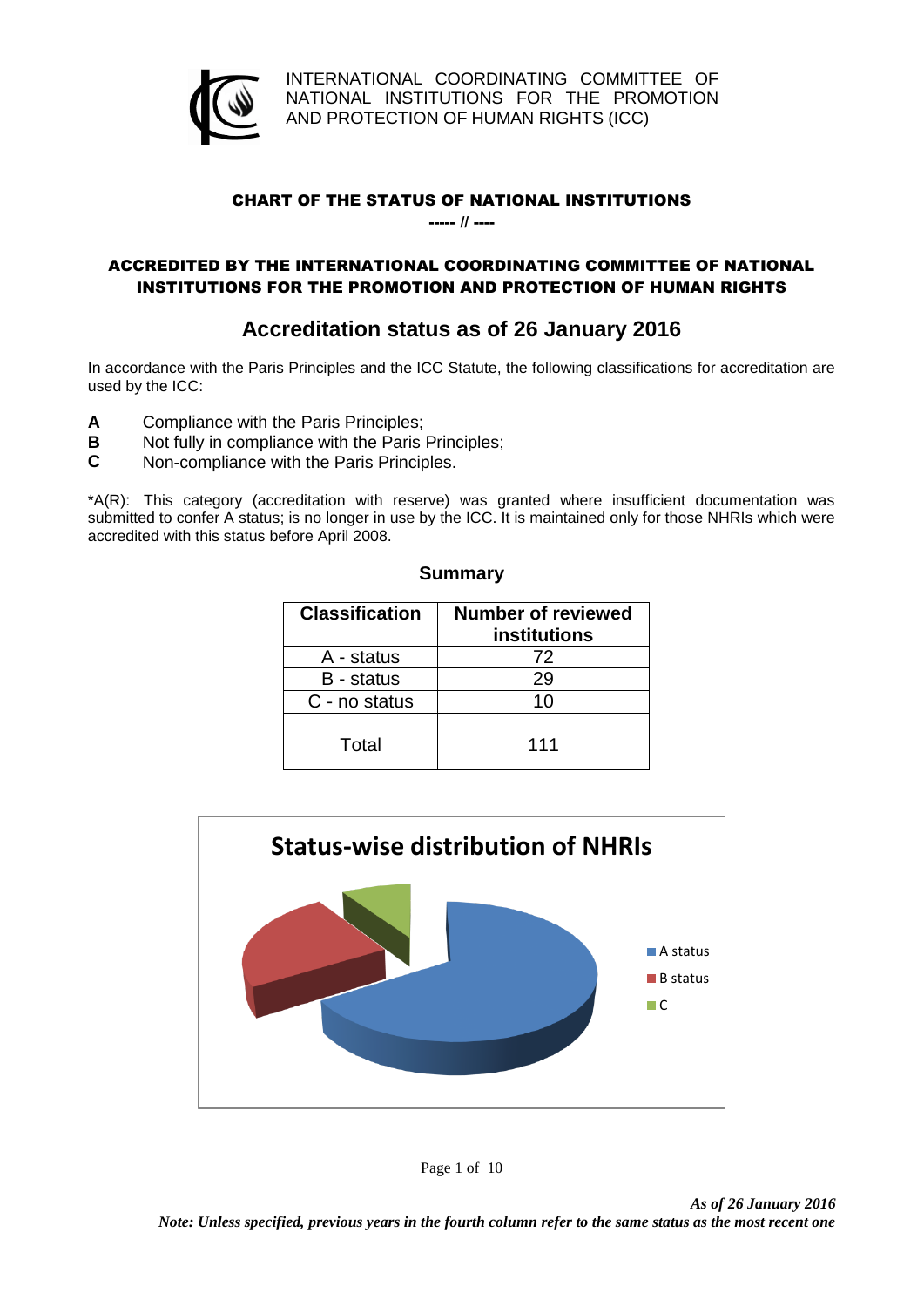

# A STATUS INSTITUTIONS

|     | <b>National Institution</b>                                    | <b>Status</b> | <b>Year reviewed</b>                                                                                                                                                                                         |
|-----|----------------------------------------------------------------|---------------|--------------------------------------------------------------------------------------------------------------------------------------------------------------------------------------------------------------|
|     | <b>Asia and the Pacific</b>                                    |               |                                                                                                                                                                                                              |
| 1.  | Afghanistan: Independent Human Rights<br>Commission            | A             | October $2007 - A^*$<br>November 2008<br>November 2013 - deferred to<br>October 2014<br>October 2014 - A                                                                                                     |
| 2.  | Australia: Australian Human Rights Commission                  | A             | 1999<br>October 2006<br>May 2011                                                                                                                                                                             |
| 3.  | India: National Human Rights Commission                        | A             | 1999<br>October 2006<br>May $2011 - A^*$                                                                                                                                                                     |
| 4.  | Indonesia: National Commission on Human Rights<br>(Komnas HAM) | Α             | 2000<br>March 2007<br>March 2012*<br>November 2013 - Special<br>Review in March 2014<br>March 2014 - A*                                                                                                      |
| 5.  | Jordan: National Centre for Human Rights                       | A             | April 2006 (B)<br>March 2007 (B)<br>October 2007 - A*<br>October 2010 - A<br>November 2015 - deferred to<br>second session of 2016                                                                           |
| 6.  | Malaysia: Human Rights Commission (SUHAKAM)                    | A             | 2002<br>April 2008 - recommended to<br>be accredited B<br>November $2009 - A^*$<br>October 2010 - A<br>November 2015 - A                                                                                     |
| 7.  | Mongolia: National Human Rights Commission                     | A             | $2002 - A(R)$<br>2003<br>November 2008<br>November 2013 - deferred to<br>October 2014<br>October 2014 - A                                                                                                    |
| 8.  | Nepal: National Human Rights Commission                        | A             | $2001 - A(R)$<br>$2002 - A$<br>October 2007 - A*<br>November $2008 - A^*$<br>March 2010 - recommended to<br>be accredited B<br>May 2011 - A<br>November 2012 - October 2014<br>special review - A maintained |
| 9.  | New Zealand: Human Rights Commission                           | A             | 1999<br>October 2006<br>May 2011                                                                                                                                                                             |
| 10. | The Philippines: Commission on Human Rights                    | A             | 1999<br>March 2007 - deferred to Oct.<br>2007<br>October 2007<br>March 2012                                                                                                                                  |
| 11. | Qatar: National Human Rights Committee                         | A             | October 2006 (B)<br>March $2009 - A^*$<br>March $2010 - A^*$<br>October 2010 - A<br>November 2015 - A                                                                                                        |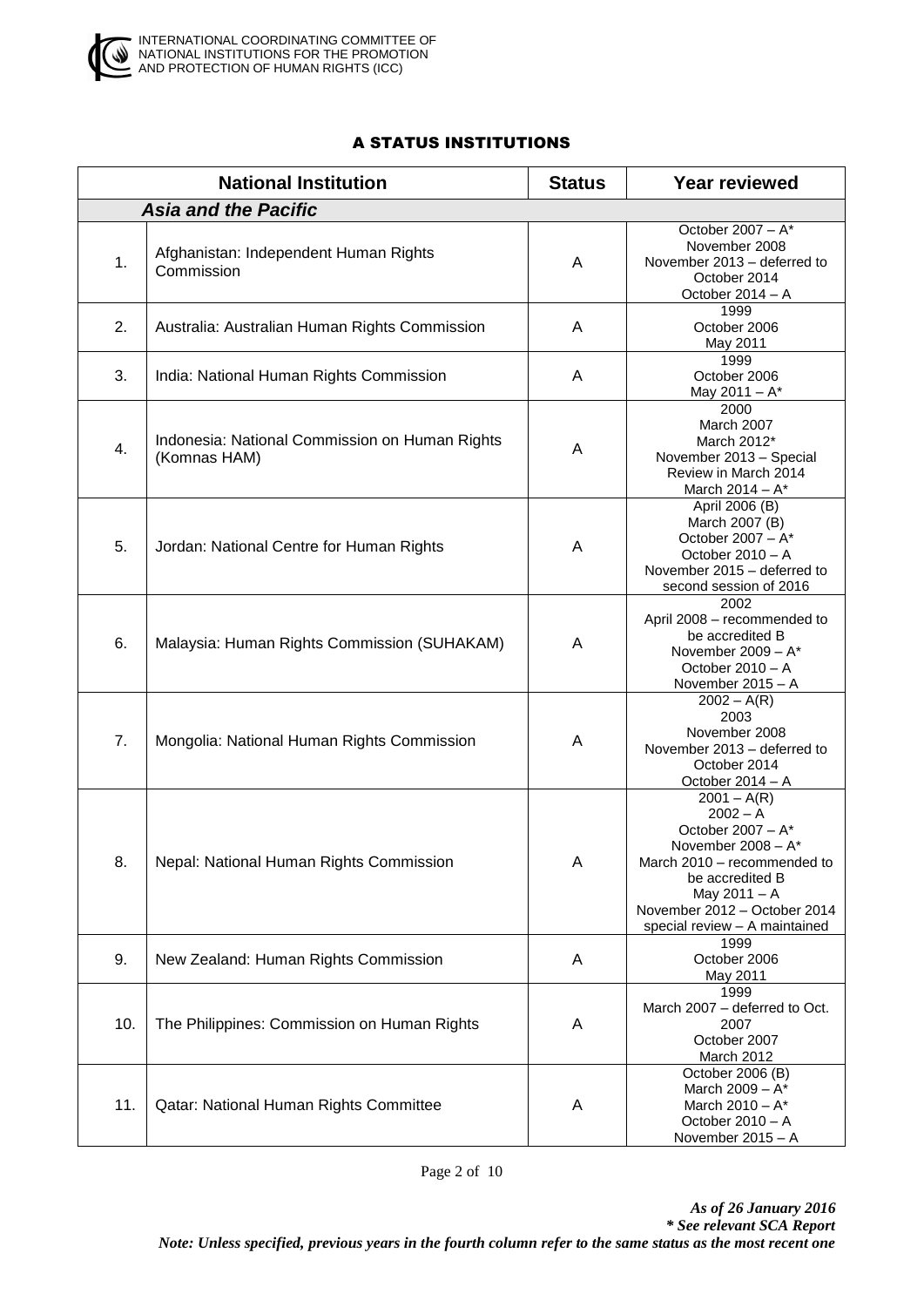

|     | <b>National Institution</b>                                         | <b>Status</b> | <b>Year reviewed</b>                                                                                                                                                                                                                                                                              |
|-----|---------------------------------------------------------------------|---------------|---------------------------------------------------------------------------------------------------------------------------------------------------------------------------------------------------------------------------------------------------------------------------------------------------|
| 12. | Republic of Korea: National Human Rights<br>Commission              | A             | 2004<br>November 2008<br>March 2014 - deferred to<br>October 2014<br>October 2014 - deferred to<br><b>March 2015</b><br>March 2015 - deferred to first<br>session of 2016                                                                                                                         |
| 13. | State of Palestine: Independent Commission for<br>Human Rights      | A             | $2005 - A(R)$<br>March 2009 - A<br>November 2015 - A                                                                                                                                                                                                                                              |
| 14. | Timor-Leste: Provedoria for Human Rights and<br>Justice             | A             | April 2008<br>November 2013                                                                                                                                                                                                                                                                       |
|     | <b>Africa</b>                                                       |               |                                                                                                                                                                                                                                                                                                   |
| 1.  | Burundi: Commission nationale indépendante des<br>droits de l'homme | A             | November 2012                                                                                                                                                                                                                                                                                     |
| 2.  | Cameroon: National Commission on Human Rights<br>and Freedoms       | A             | 1999<br>October 2006 (B)<br>March 2010 - A<br>March 2015 - deferred to first<br>session of 2016                                                                                                                                                                                                   |
| 3.  | Egypt: National Council for Human Rights                            | A             | April 2006 (B)<br>October 2006 - A<br>October 2011 - deferred to Nov.<br>2012<br>November 2012 - deferred to<br>May 2013<br>May 2013 - deferred to<br>November 2013<br>November 2013 - deferred<br>November 2015 - deferred to<br>second session of 2016                                          |
| 4.  | Ghana: Commission on Human Rights and<br>Administrative Justice     | A             | 2001<br>November 2008<br>March 2014                                                                                                                                                                                                                                                               |
| 5.  | Kenya: National Commission on Human Rights                          | A             | 2005<br>November 2008<br>October 2014 - A                                                                                                                                                                                                                                                         |
| 6.  | Malawi: Human Rights Commission                                     | A             | 2000<br>March 2007<br>March 2012 - deferred to Nov.<br>2012<br>November 2012 – deferred to<br>May 2013<br>May 2013 - deferred to<br>November 2013<br>November 2013 – deferred to<br>October 2014<br>October 2014 - deferred to<br>March 2015<br>March 2015 – deferred to first<br>session of 2016 |
| 7.  | Mauritania: Commission nationale des droits de<br>l'homme           | A             | November 2009 (B)<br>May 2011 - A                                                                                                                                                                                                                                                                 |
| 8.  | Mauritius: Commission nationale des droits de<br>l'homme            | A             | 2002<br>April 2008 - A*<br>October 2014 - A                                                                                                                                                                                                                                                       |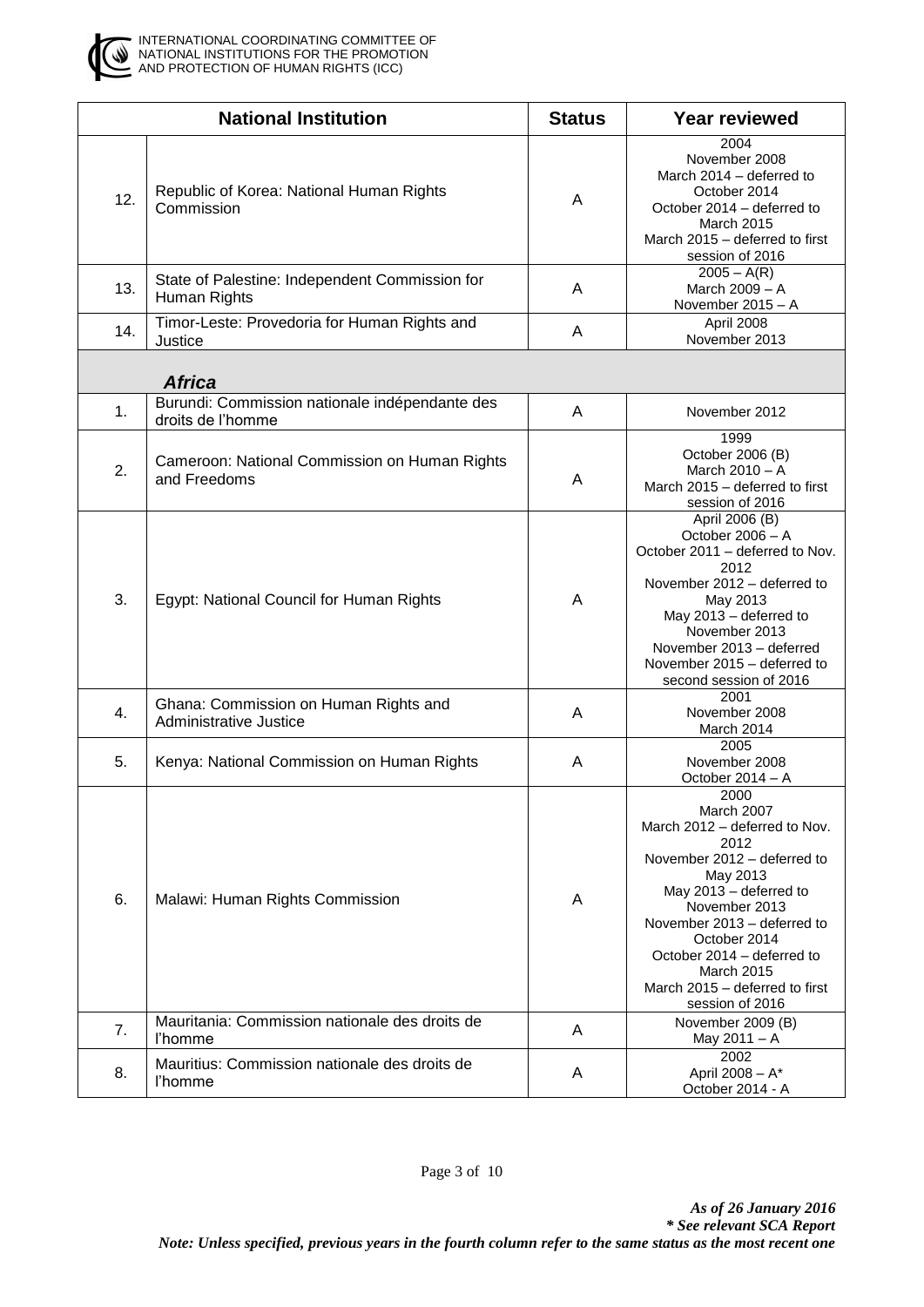

| 9.  | Morocco: Conseil national des droits de l'homme              | A              | $1999 - A(R)$<br>2001<br>October 2007 - A*<br>October $2010 - A^*$<br>November 2015 - A                                                                        |
|-----|--------------------------------------------------------------|----------------|----------------------------------------------------------------------------------------------------------------------------------------------------------------|
| 10. | Namibia: Office of the Ombudsman                             | A              | $2003 - A(R)$<br>April 2006<br>May 2011                                                                                                                        |
| 11. | Nigeria: National Human Rights Commission                    | A              | $1999 - A(R)$<br>$2000 - A$<br>October 2006 - A<br>October 2007 - B<br>May 2011 - A                                                                            |
| 12. | Rwanda: National Commission for Human Rights                 | A              | 2001<br>October 2007<br>March 2012 - recommended to<br>be accredited B; given one year<br>to establish compliance with the<br>Paris Principles<br>May 2013 - A |
| 13. | Sierra Leone: Human Rights Commission                        | Α              | May 2011                                                                                                                                                       |
| 14. | South Africa: Human Rights Commission                        | A              | $1999 - A(R)$<br>2000<br>October 2007<br>November 2012                                                                                                         |
| 15. | Tanzania: Commission for Human Rights and Good<br>Governance | A              | $2003 - A(R)$<br>October 2006 - A<br>October 2011 $- A^*$                                                                                                      |
| 16. | Togo: Commission nationale des droits de l'homme             | A              | $1999 - A(R)$<br>2000<br>October 2007<br>November 2012 - deferred to<br>May 2013<br>May 2013 - A                                                               |
| 17. | Uganda: Human Rights Commission                              | A              | $2000 - A(R)$<br>2001<br>April 2008<br>May 2013 - A                                                                                                            |
| 18. | Zambia: Human Rights Commission                              | A              | $2003 - A(R)$<br>October 2006<br>October 2011                                                                                                                  |
|     | <b>Americas</b>                                              |                |                                                                                                                                                                |
| 1.  | Argentina: Defensoría del Pueblo                             | A              | 1999<br>October 2006<br>October 2011                                                                                                                           |
| 2.  | Bolivia: Defensor del Pueblo                                 | A              | 1999 (B)<br>$2000 - A$<br>March 2007<br>March 2012                                                                                                             |
| 3.  | Canada: Canadian Human Rights Commission                     | A              | 1999<br>October 2006<br>May 2011                                                                                                                               |
| 4.  | Chile: Instituto Nacional de Derechos Humanos                | A              | November 2012                                                                                                                                                  |
| 5.  | Colombia: Defensoría del Pueblo                              | $\overline{A}$ | 2001<br>October 2007<br>March 2012 - A*                                                                                                                        |
| 6.  | Costa Rica: Defensoría de los Habitantes                     | A              | 1999<br>October 2006<br>October 2011                                                                                                                           |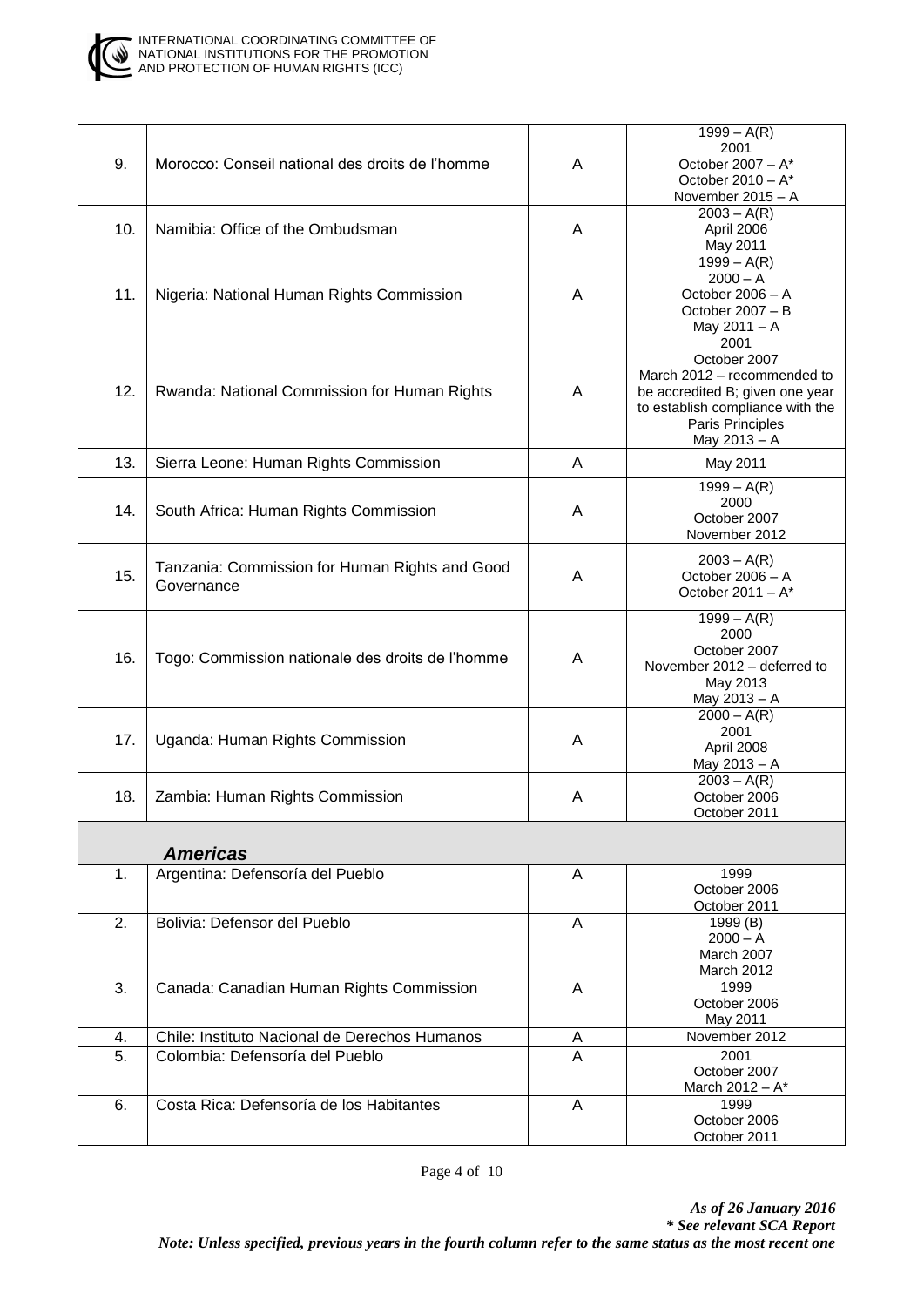

| 7.  | Ecuador: Defensor del Pueblo                                         | Α | $1999 - A(R)$<br>2002<br>April 2008 - recommended to<br>be accredited B; given one year<br>to establish compliance with the<br>Paris Principles<br>March 2009 - A<br>March 2015 - A                                                                                          |
|-----|----------------------------------------------------------------------|---|------------------------------------------------------------------------------------------------------------------------------------------------------------------------------------------------------------------------------------------------------------------------------|
| 8.  | El Salvador: Procuraduría para la Defensa de los<br>Derechos Humanos | A | April 2006<br>May 2011                                                                                                                                                                                                                                                       |
| 9.  | Guatemala: Procuraduría de los Derechos Humanos                      | A | 1999 (B)<br>$2000 - A(R)$<br>2002<br>April 2008<br>May 2013 - A                                                                                                                                                                                                              |
| 10. | Haiti: Office for the Protection of Citizens                         | Α | November 2013                                                                                                                                                                                                                                                                |
| 11. | Mexico: Comisión Nacional de los Derechos<br><b>Humanos</b>          | A | 1999<br>October 2006<br>October 2011                                                                                                                                                                                                                                         |
| 12. | Nicaragua: Procuraduría para la Defensa de los<br>Derechos Humanos   | A | April 2006<br>May 2011                                                                                                                                                                                                                                                       |
| 13. | Panama: Defensoría del Pueblo                                        | A | 1999<br>October 2006<br>November 2012                                                                                                                                                                                                                                        |
| 14. | Peru: Defensoría del Pueblo                                          | A | 1999<br>March 2007<br>March 2012                                                                                                                                                                                                                                             |
| 15. | Venezuela: Defensoría del Pueblo                                     | Α | 2002<br>April 2008<br>May 2013<br>March 2014 - special review in<br>October 2014<br>October 2014 - special review<br>deferred to March 2015<br>March 2015 - recommended to<br>be accredited B; given one year<br>to establish compliance with the<br><b>Paris Principles</b> |
|     | <b>Europe</b>                                                        |   |                                                                                                                                                                                                                                                                              |
| 1.  | Albania: People's Advocate                                           | Α | $2003 - A(R)$<br>2004<br>November 2008<br>November 2013 - deferred to<br>October 2014<br>October 2014 - A                                                                                                                                                                    |
| 2.  | Armenia: Human Rights Defender                                       | A | April $2006 - A(R)$<br>October 2006 - A<br>October 2011 - deferred to Nov.<br>2012<br>November 2012 - deferred to<br>May 2013<br>May 2013 - A                                                                                                                                |
| 3.  | Azerbaijan: Human Rights Commissioner<br>(Ombudsman)                 | A | October 2006 - A<br>October 2010 - deferred to May<br>2011<br>May 2011 - recommended to be<br>accredited B; given one year to<br>establish compliance with the<br>Paris Principles<br>March 2012 - A                                                                         |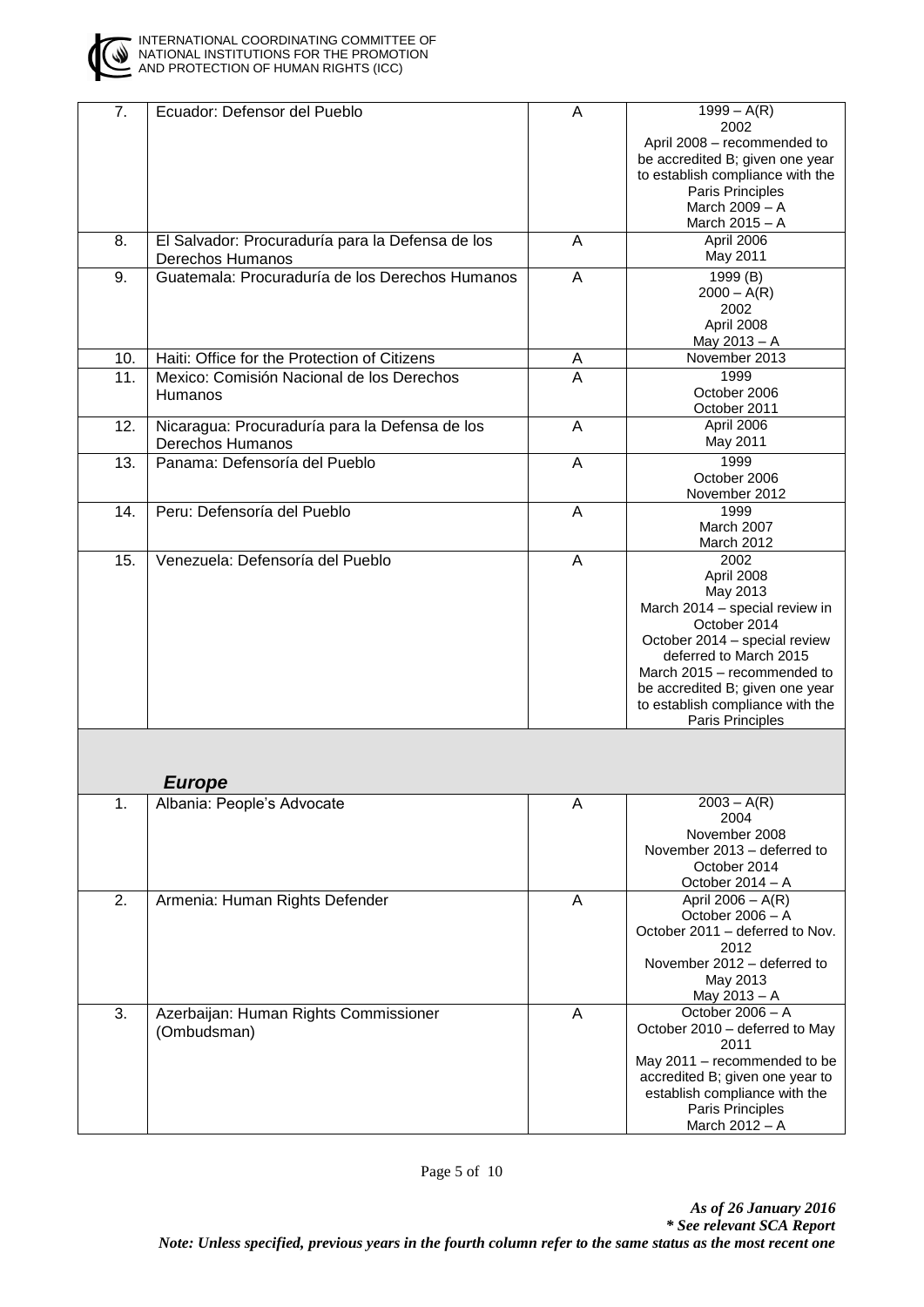

| 4.  | Bosnia and Herzegovina: Institute of Human Rights<br>Ombudsmen     | A              | $2001 - A(R)$<br>$2002 - A(R)$<br>$2003 - A(R)$<br>November 2009 -<br>recommended to be accredited<br>B; given one year to establish<br>compliance with the Paris<br>Principles<br>October 2010 - A |
|-----|--------------------------------------------------------------------|----------------|-----------------------------------------------------------------------------------------------------------------------------------------------------------------------------------------------------|
| 5.  | Croatia: Ombudsman                                                 | A              | April 2008<br>May 2013                                                                                                                                                                              |
| 6.  | Denmark: Danish Institute for Human Rights                         | A              | 1999(B)<br>2001<br>October 2007 - A<br>November 2012                                                                                                                                                |
| 7.  | Finland: Finnish National Human Rights Institution                 | <u>A</u>       | October 2014 - A                                                                                                                                                                                    |
| 8.  | France: Commission nationale consultative des<br>droits de l'homme | $\overline{A}$ | 1999<br>October 2007<br>November 2012 - deferred to<br>May 2013<br>May 2013 - A                                                                                                                     |
| 9.  | Georgia: Public Defender's Office                                  | A              | October 2007<br>November 2012 - deferred to<br>May 2013<br>May 2013 - A                                                                                                                             |
| 10. | Germany: German Institute for Human Rights                         | A              | $2001 - A(R)$<br>$2002 - A(R)$<br>2003<br>November 2008<br>November 2013 - deferred to<br>October 2014<br>March 2015 - deferred to<br>November 2015<br>November 2015 - A                            |
| 11. | Greece: National Commission for Human Rights                       | A              | $2000 - A(R)$<br>2001<br>October 2007 - $A^*$<br>November $2009 - A^*$<br>March $2010 - A^*$<br>March 2015 - deferred to first<br>session of 2016                                                   |
| 12. | Hungary: Commissioner for Fundamental Rights                       | A              | November 2013 - deferred to<br>October 2014<br>October 2014 - A                                                                                                                                     |
| 13. | Ireland: Irish Human Rights and Equality<br>Commission             | A              | November 2015 - A                                                                                                                                                                                   |
| 14. | Latvia: Ombudsman of the Republic of Latvia                        | A              | March 2015 - A                                                                                                                                                                                      |
| 15. | Luxembourg: Commission consultative des droits de<br>l'homme       | A              | $2001 - A(R)$<br>2002<br>March 2009 - A*<br>November $2009 - A^*$<br>October 2010 - A<br>November 2015 - A                                                                                          |
| 16. | The Netherlands: Netherlands Institute for Human<br>Rights         | A              | March 2014                                                                                                                                                                                          |
| 17. | Poland: Human Rights Defender                                      | A              | 1999<br>October 2007<br>November 2012                                                                                                                                                               |
| 18. | Portugal: Provedor de Justiça                                      | A              | 1999<br>October 2007<br>November 2012                                                                                                                                                               |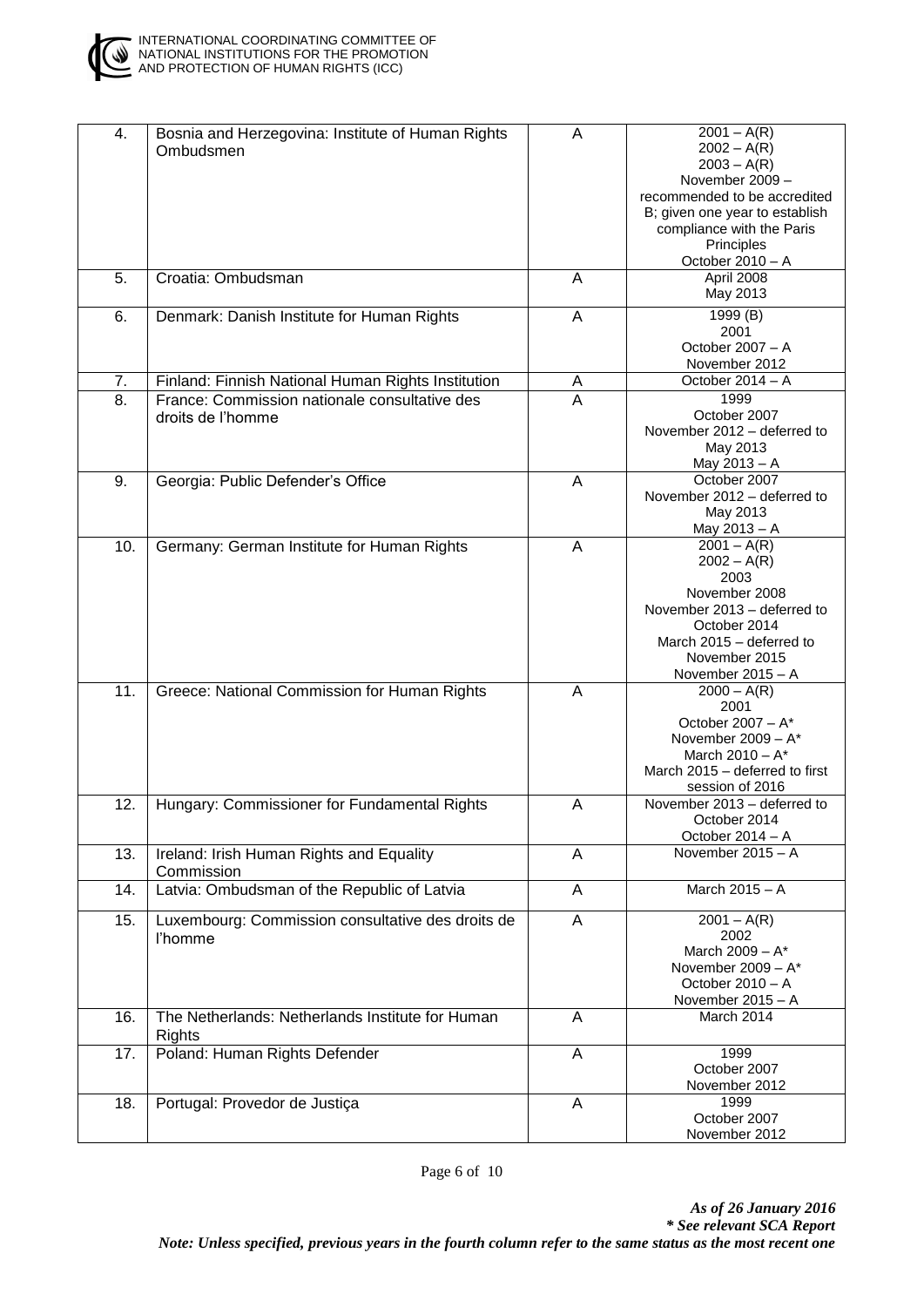

| 19. | <b>Russian Federation: Commissioner for Human</b><br>Rights in the Russian Federation | A | 2000(B)<br>2001 (B)<br>November 2008 - A |
|-----|---------------------------------------------------------------------------------------|---|------------------------------------------|
|     |                                                                                       |   |                                          |
|     |                                                                                       |   | November 2013 – deferred to              |
|     |                                                                                       |   | October 2014                             |
|     |                                                                                       |   | October 2014 - A                         |
| 20. | Serbia: Protector of Citizens                                                         | A | March $2010 - A$                         |
|     |                                                                                       |   | March 2015 - A                           |
| 21. | Spain: El Defensor del Pueblo                                                         | A | 2000                                     |
|     |                                                                                       |   | October 2007                             |
|     |                                                                                       |   | November 2012                            |
| 22. | Ukraine: Ukrainian Parliament Commissioner for                                        | A | April 2008 (B)                           |
|     | Human Rights                                                                          |   | March 2009 - A                           |
|     |                                                                                       |   | March 2014 – deferred to                 |
|     |                                                                                       |   | October 2014                             |
|     |                                                                                       |   | October 2014 - A                         |
|     | United Kingdom:                                                                       |   |                                          |
| 23. | Great Britain: Equality and Human Rights                                              | A | November $2008 - A$                      |
|     | Commission                                                                            |   | October 2010 – special review;           |
|     |                                                                                       |   | А                                        |
|     |                                                                                       |   | November $2015 - A$                      |
| 24. | Northern Ireland (UK): Human Rights Commission                                        | A | 2001 (B)                                 |
|     |                                                                                       |   | May 2011                                 |
| 25. | Scotland: Scottish Human Rights Commission                                            | A | November 2009 - deferred to              |
|     |                                                                                       |   | Mar. 2010                                |
|     |                                                                                       |   | March $2010 - A$                         |
|     |                                                                                       |   | March 2015 - A                           |
|     |                                                                                       |   |                                          |

### B STATUS INSTITUTIONS

|    | <b>National Institution</b>                                      | <b>Status</b> | <b>Year reviewed</b>                                                                                                                                                                        |
|----|------------------------------------------------------------------|---------------|---------------------------------------------------------------------------------------------------------------------------------------------------------------------------------------------|
|    | <b>Americas</b>                                                  |               |                                                                                                                                                                                             |
| 1. | Honduras: Comisionado Nacional de los Derechos<br><b>Humanos</b> | B             | 2000<br>October 2007 (A)<br>October 2010 - special<br>review; recommended to be<br>accredited B; given one year<br>to establish compliance with<br>the Paris Principles<br>October 2011 - B |
|    | <b>Asia and the Pacific</b>                                      |               |                                                                                                                                                                                             |
| 1. | Bangladesh: National Human Rights Commission                     | B             | May 2011 - B<br>March 2015 - B                                                                                                                                                              |
| 2. | Iraq: High Commission for Human Rights                           | B             | March $2015 - B$                                                                                                                                                                            |
| 3. | Sri Lanka: Human Rights Commission                               | B             | 2000<br>October 2007<br>March 2009                                                                                                                                                          |
| 4. | Maldives: Human Rights Commission                                | B             | April 2008<br><b>March 2010</b>                                                                                                                                                             |
| 5. | Myanmar: Myanmar National Human Rights<br>Commission             | B             | November $2015 - B$                                                                                                                                                                         |
| 6. | Oman: National Human Rights Commission                           | B             | November 2013                                                                                                                                                                               |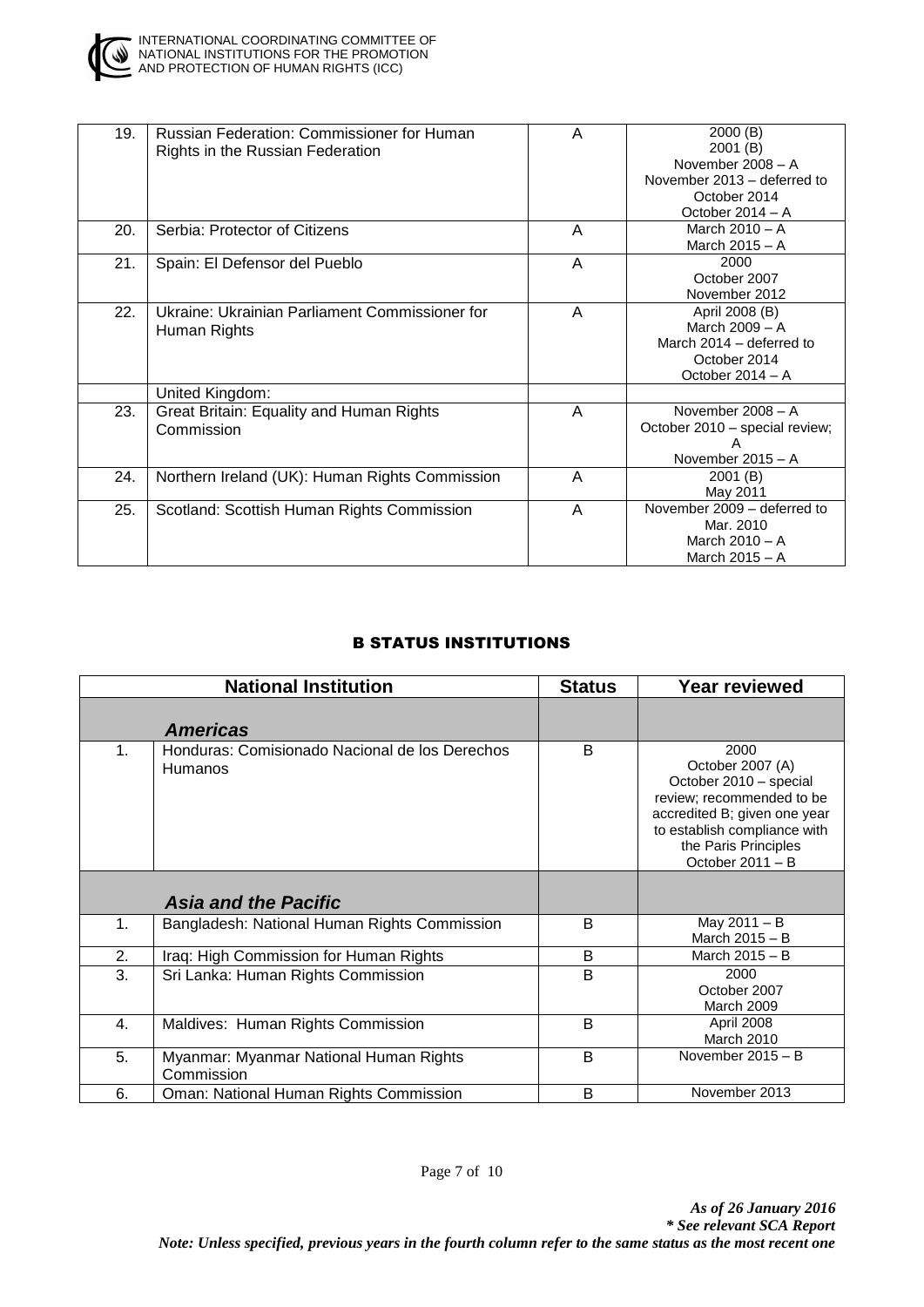

| 7.               | Thailand: National Human Rights Commission                                       | B                       | 2004<br>November 2008<br>November 2013 - deferred to<br>March 2014<br>March 2014 - deferred to<br>October 2014<br>October 2014 - recommended<br>to be accredited B; given one<br>year to establish compliance<br>with the Paris Principles<br>November 2015 - B |
|------------------|----------------------------------------------------------------------------------|-------------------------|-----------------------------------------------------------------------------------------------------------------------------------------------------------------------------------------------------------------------------------------------------------------|
|                  | <b>Central Asia</b>                                                              |                         |                                                                                                                                                                                                                                                                 |
| 1.               | Kazakhstan: The Commissioner for Human Rights                                    | B                       | March 2012                                                                                                                                                                                                                                                      |
| $\overline{2}$ . | Kyrgyzstan: The Ombudsman                                                        | B                       | March 2012                                                                                                                                                                                                                                                      |
| $\overline{3}$ . | Tajikistan: The Human Rights Ombudsman                                           | B                       | March 2012                                                                                                                                                                                                                                                      |
|                  | <b>Africa</b>                                                                    |                         |                                                                                                                                                                                                                                                                 |
| 1.               | Algeria: Commission nationale des droits de l'homme                              | B                       | $2000 - A(R)$<br>$2002 - A(R)$<br>$2003 - A$<br>March 2009 - B<br>March 2010 - deferred to Oct.<br>2010<br>October 2010 - B                                                                                                                                     |
| 2.               | Chad: Commission nationale des droits de l'homme                                 | B                       | $2000 - A(R)$<br>$2001 - A(R)$<br>$2003 - A(R)$<br>November 2009 - B                                                                                                                                                                                            |
| 3.               | Congo: Commission nationale des droits de l'homme                                | B                       | October 2010                                                                                                                                                                                                                                                    |
| $\overline{4}$ . | Libya: National Council for Civil Liberties and Human<br><b>Rights</b>           | B                       | October 2014 - B                                                                                                                                                                                                                                                |
| 5.               | Mali: Commission nationale des droits de l'homme                                 | $\sf B$                 | March 2012                                                                                                                                                                                                                                                      |
| 6.               | Senegal: Comité sénégalais des droits de l'homme                                 | $\overline{\mathsf{B}}$ | 2000<br>October 2007 - $A^*$<br>October 2010 - deferred to<br>May 2011<br>May 2011 - deferred to Oct.<br>2011<br>October 2011 - recommended<br>to be accredited B; given one<br>year to establish compliance<br>with the Paris Principles<br>November 2012 - B  |
| 7.               | Tunisia: Comité supérieur des droits de l'homme et<br>des libertés fondamentales | B                       | November 2009                                                                                                                                                                                                                                                   |
| 8.               | Ethiopia: Ethiopian Human Rights Commission                                      | B                       | November 2013                                                                                                                                                                                                                                                   |
|                  | <b>Europe</b>                                                                    |                         |                                                                                                                                                                                                                                                                 |
| 1.               | Austria: The Austrian Ombudsman Board                                            | B                       | 2000<br>May 2011                                                                                                                                                                                                                                                |
| 2.               | <b>Bulgaria: Commission for Protection Against</b><br>Discrimination             | B                       | October 2011                                                                                                                                                                                                                                                    |
| 3.               | Bulgaria: The Ombudsman                                                          | B                       | October 2011                                                                                                                                                                                                                                                    |
| 4.               | Cyprus: Commissioner for Administration and Human<br>Rights                      | B                       | November 2015 - B                                                                                                                                                                                                                                               |
| 5.               | Macedonia: The Ombudsman                                                         | B                       | October 2011                                                                                                                                                                                                                                                    |
| 6.               | Moldova: Human Rights Centre                                                     | B                       | November 2009                                                                                                                                                                                                                                                   |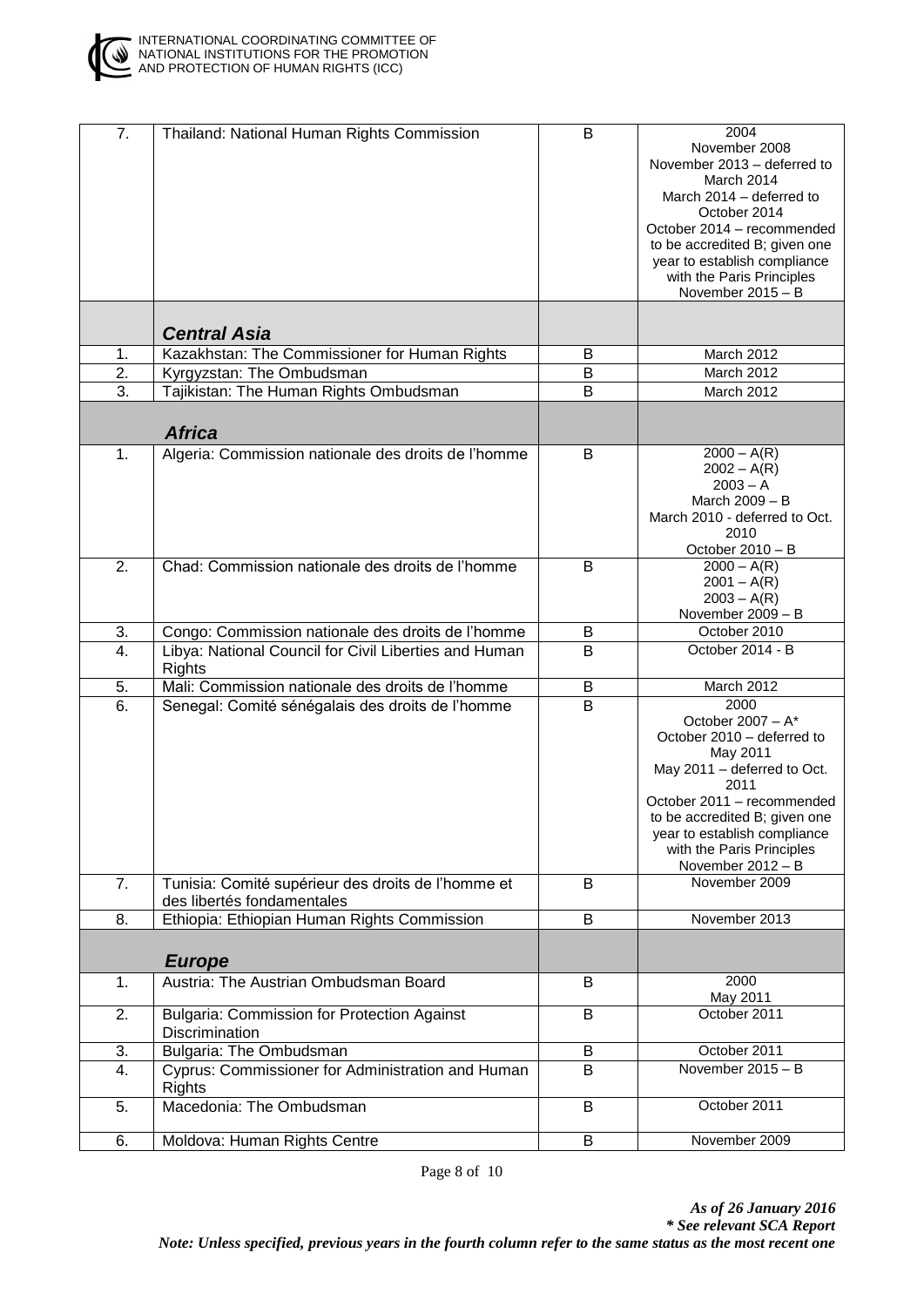

| 7.  | Norway: Norwegian Centre for Human Rights  | B | 2003 A(R)                     |
|-----|--------------------------------------------|---|-------------------------------|
|     |                                            |   | 2004 A(R)                     |
|     |                                            |   | 2005 A(R)                     |
|     |                                            |   | April 2006                    |
|     |                                            |   | May 2011 - deferred to Oct.   |
|     |                                            |   | 2011                          |
|     |                                            |   | October 2011 – recommended    |
|     |                                            |   | to be accredited B; given one |
|     |                                            |   | year to establish compliance  |
|     |                                            |   | with the Paris Principles     |
|     |                                            |   | November 2012 - B             |
| 8.  | Slovakia: National Centre for Human Rights | B | $2002 - C$                    |
|     |                                            |   | October 2007                  |
|     |                                            |   | March 2012 - Accreditation    |
|     |                                            |   | lapsed due to non-submission  |
|     |                                            |   | of documentation              |
|     |                                            |   | March $2014 - B$              |
| 9.  | Slovenia: Human Rights Ombudsman           | B | 2000                          |
|     |                                            |   | March 2010                    |
| 10. | Sweden: Equality Ombudsman                 | B | May 2011                      |

## C INSTITUTIONS

|              | <b>Africa</b>                                                                                 |   |                                                                                                        |
|--------------|-----------------------------------------------------------------------------------------------|---|--------------------------------------------------------------------------------------------------------|
| 1.           | Benin: Commission béninoise des droits de l'homme                                             | C | 2002                                                                                                   |
| 2.           | Madagascar: Commission nationale des droits de<br>l'homme                                     | C | $2000 - A(R)$<br>$2002 - A(R)$<br>$2003 - A(R)$<br>April 2006 - status withdrawn<br>October $2006 - C$ |
|              | <b>Americas</b>                                                                               |   |                                                                                                        |
| 1.           | Antigua and Barbuda: Office of the Ombudsman                                                  | C | 2001                                                                                                   |
| $\mathbf{2}$ | Barbados: Office of the Ombudsman                                                             | C | 2001                                                                                                   |
| 3.           | Puerto Rico: Oficina del Procurador del Ciudadano del<br>Estado Libre Asociado de Puerto Rico | C | March 2007                                                                                             |

|     | <b>Asia and the Pacific</b>                                                                |      |
|-----|--------------------------------------------------------------------------------------------|------|
| . . | Hong Kong Special Administrative Region of China:<br><b>Equal Opportunities Commission</b> | 2000 |
|     | Iran: Commission islamique des droits de l'homme                                           | 2000 |

|    | <b>Europe</b>                                                    |   |                              |
|----|------------------------------------------------------------------|---|------------------------------|
|    | Romania: Romanian Institute for Human Rights                     | С | March 2007<br>May 2011       |
|    | Switzerland: Commission fédérale pour les questions<br>féminines | С | March 2009                   |
| 3. | Switzerland: Federal Commission Against Racism                   | С | 1998 (B)<br>March $2010 - C$ |